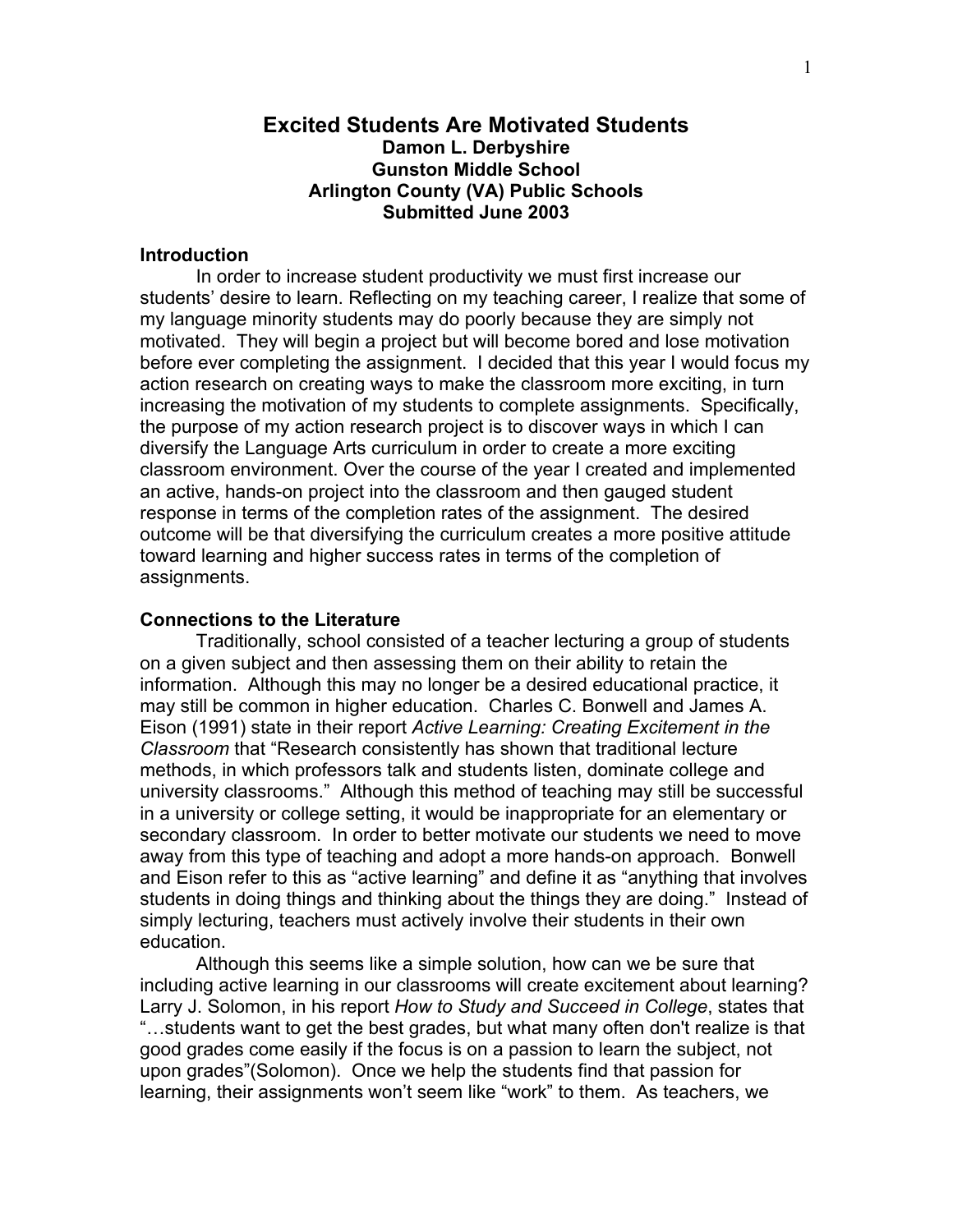must find ways to diversify our lesson plans in order to make our classrooms more exciting places to learn. This will result in students who are passionate about their education and who are more motivated to complete their assignments.

# **The Project**

In order to transform my  $8<sup>th</sup>$  grade Language Arts classroom into a more exciting learning environment, I created and implemented an "active learning" project into the Language Arts curriculum. This project contained elements that differentiated it from the normal reading and writing curriculum of Language Arts. The project that I introduced to the students was entitled "Going for the Gold." This project was a two-week, interdisciplinary assignment that required the students to use Language Arts, Geography, and Technology skills. The front page of the project contained a large image of the Olympic rings and read, "The time has come to choose a country for the 2012 Summer and 2014 Winter Olympics. You are part of the Olympic Bid Committee representing your country. Your job is to persuade the International Olympic Committee to accept your country as the best site for these Olympic Games". As the students read this they were intrigued by the choices which they encountered. They could choose any country that they wanted? For many of my language minority students, this presented them with the opportunity to research and teach others about their native countries, something that they don't often have the chance to do. As the students read on they found out that they were being asked to choose a country, research the answers to ten essential questions concerning this country, and then present their findings with a persuasive speech and a PowerPoint presentation.

#### **Student Reactions**

As the project began, the students were upbeat. They were excited to be learning on their own, not simply listening to me as I gave them information. They were researching a topic that they felt passionately about and then presenting their findings in a creative format of their choice. They were excited to have the opportunity to teach someone about their homelands and then to try to persuade them to choose their country as the next host of the Olympic games. The students enjoyed downloading pictures or images that represented their country to emphasize the information that they had found. They also liked the idea that they had total creative control over the presentations. From font to color, the choices were theirs to make. The students were also enjoying the opportunity they had to create their own timetable, to work on each section of the project when *they* chose to, not when *I* instructed them to do so. The number of choices that the students encountered in this project, coupled with the fact that they were actively participating in their own education, created a much higher level of enthusiasm than normal in my classroom.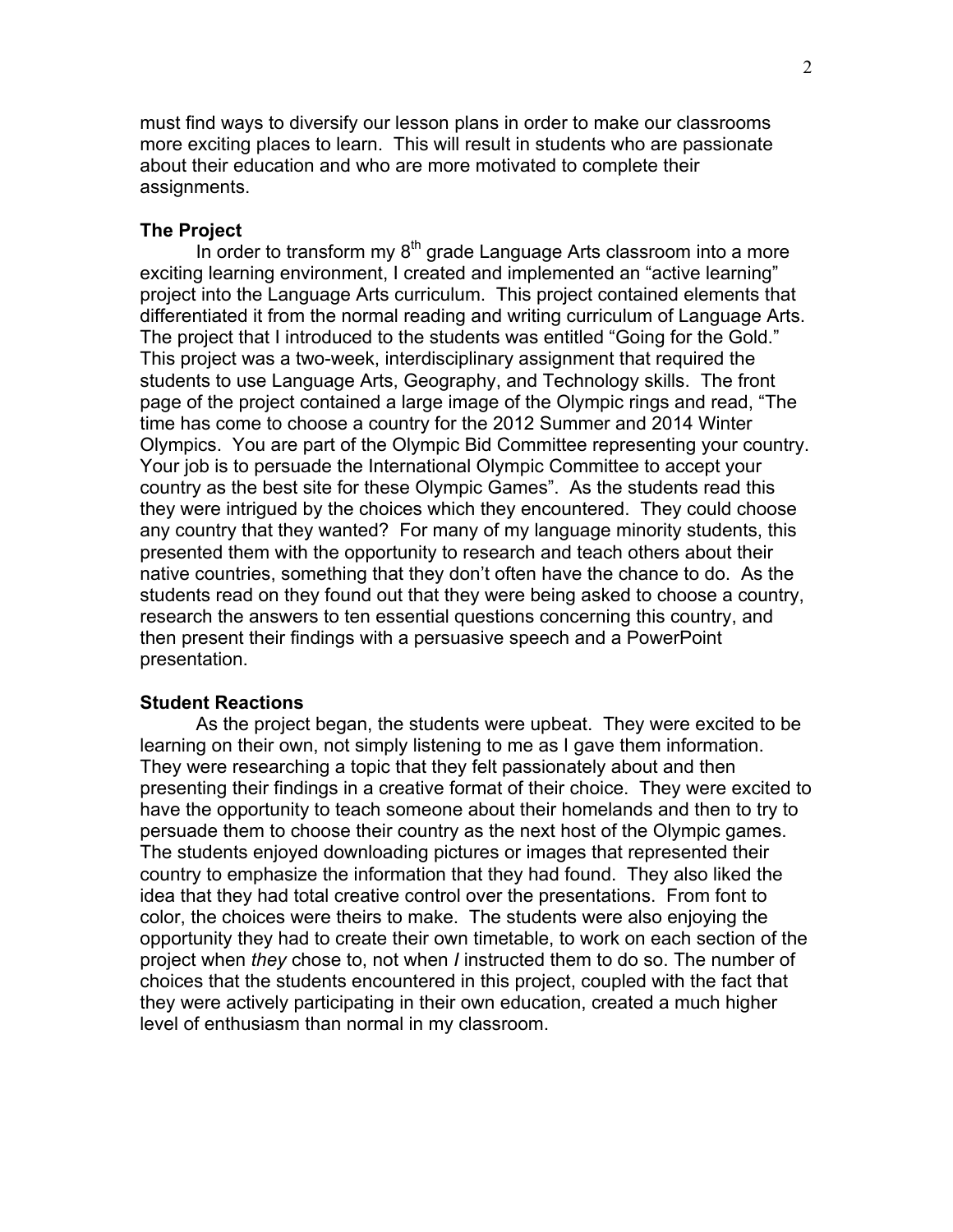## **Student Presentations**

Although it was obvious through classroom observation that my students were much more enthusiastic about "Going for the Gold" than others projects they were assigned during the year, I wasn't confident that this enthusiasm would carry over into the grade book. At the end of the two-week period the students had the opportunity to present their research. The presentations were strong and the PowerPoint slide shows were entertaining and informative. I was excited to see students who don't consistently produce work standing in the front of the classroom, adamantly convincing everyone that their country was worthy of hosting the Olympic games. The real assessment in terms of the success of the project though would be whether or not the students completed *all* of their work. Overall, my students were excited to choose a country to research. They enjoyed presenting their research in an entertaining and exciting way. They were passionate about persuading others to see their country as a deserving recipient of the Olympic games. But would this enthusiasm result in the students *fully* completing their project by editing, correcting, and typing the persuasive speech? This would be the ultimate test of the project's success.

#### **Findings**

In order to determine the success of the "Going for the Gold" project, I decided to compare the completion rates to a similar assignments using the same group of students. I compared the number of students who completed the "Going for the Gold" persuasive speech to the number of students who completed the "Coming to America" project, an assignment which required the students to research a topic by interviewing a family member and then to write a historically accurate, fictional essay using their findings. Both projects required the students to research a similar topic (their native countries) and then use their findings to complete an essay. The difference in the "Going for the Gold" project was that the students were motivated by the opportunity to actively participate in their own education.

Eighty-nine students were assigned the "Going for the Gold" project during March of 2003. Eighty-seven students were assigned the "Coming to America" project in October of 2002. Of the eighty-nine students assigned the "Going for the Gold" project, seventy-six completed the persuasive speech, a success rate of eighty-five percent. Conversely, of the eighty-seven students who were assigned the "Coming to America" project, only seventy completed the paper, a success rate of only eighty percent. I realize that outside factors could have contributed to the change in the success rates of the two projects. The time of year may have been a large factor. Because the "Coming to America" paper was assigned during the first quarter and the "Going for the Gold" paper during the third quarter, the students may have had different attitudes about school. Students who don't feel that the first half of the school year is as important may have decided not to complete the project. Also, in terms of "Going for the Gold", students may have been working harder in general because the end of the school year was approaching.